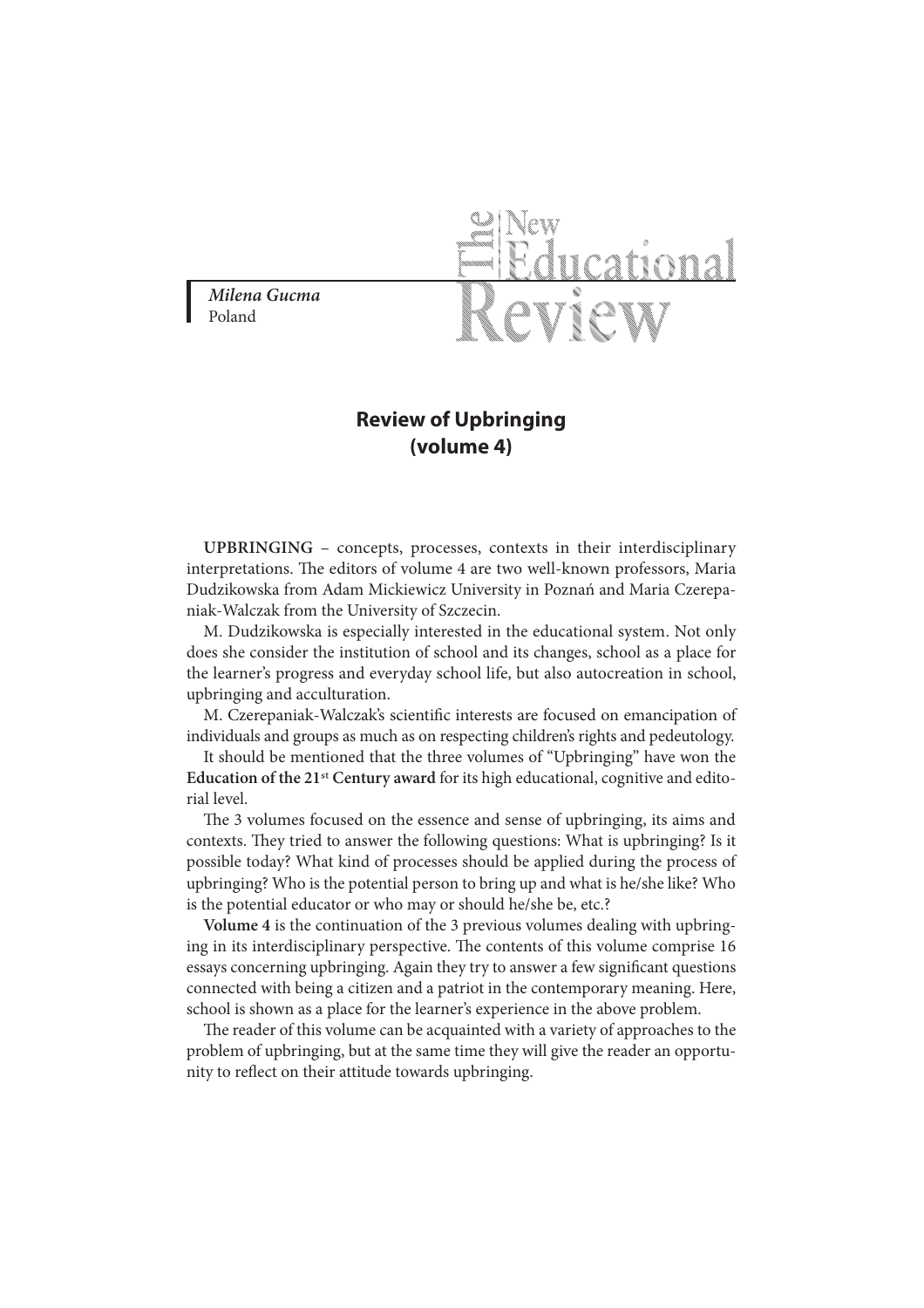Since the authors of this volume are representatives of different disciplines they indicate new and interesting categories that ought to be the subject of educational reflection that is supposed to go beyond the traditional knowledge and treatment of upbringing. The specialists of different fields notice the strength and range of new places and mechanisms of upbringing which are not stereotypical or simplified. The presentation of the different points of view lets the reader see different perspectives other than the pedagogical ones. It also gives the possibility to understand and accept the views of individual authors. However, they are not representatives of all the specialists of the same interests. Nevertheless, they will open minds of potential readers.

The authors hope that the opinions and reflections on upbringing gathered in one place will make it easier to see how specific and complicated the process of upbringing is. Not only do they want to give arguments against one-dimensional thinking about the development of individual and social changes, but also against these systems of thinking that limit human cognition and deciding for oneself. The texts of different authors can be the inspiration and the source of critical reflection for the pedagogues, specialists of other social sciences and students.

It may be said that the educational system is in crisis nowadays and that is why the intention of the editors was to give some ideas for the possible renewal of this system. The ideas concerning upbringing usually become vivid due to the current situation. The growth of danger and the crisis of public attendance are the biggest problems of our times. Unfortunately, civil and patriotic upbringing is getting less important, but there is a need to widen its contexts taking into account all the social, economic and political changes. They are the grounds for the debate about upbringing and they let distinguish upbringing from moralizing. The aim of the essays written by pedagogues, psychologists, sociologists, historians, either theorist or practitioners, is to present the problem of upbringing towards democracy and through democracy. Democracy is a very important term including both patriotism and citizenship. The manipulation of these processes according to political or other current needs threaten the process of education for democracy.

The case of upbringing – debates, disputes concerning concepts and conditions of upbringing are mostly visible during some political changes. Politicians are creators of different fields of social life and very often they persuade people that the so-called proper upbringing is able to mend the "spoilt" world. As a result they offer simple and safe solutions by giving ready prescriptions for upbringing. The main drawback is that many of them are examples of manipulation and, what is more, they show the myth of universality, which means they are the cure for everything, for all the difficulties associated with upbringing. It is extremely dangerous since this kind of approach is deeply rooted in the past with the great affirmation for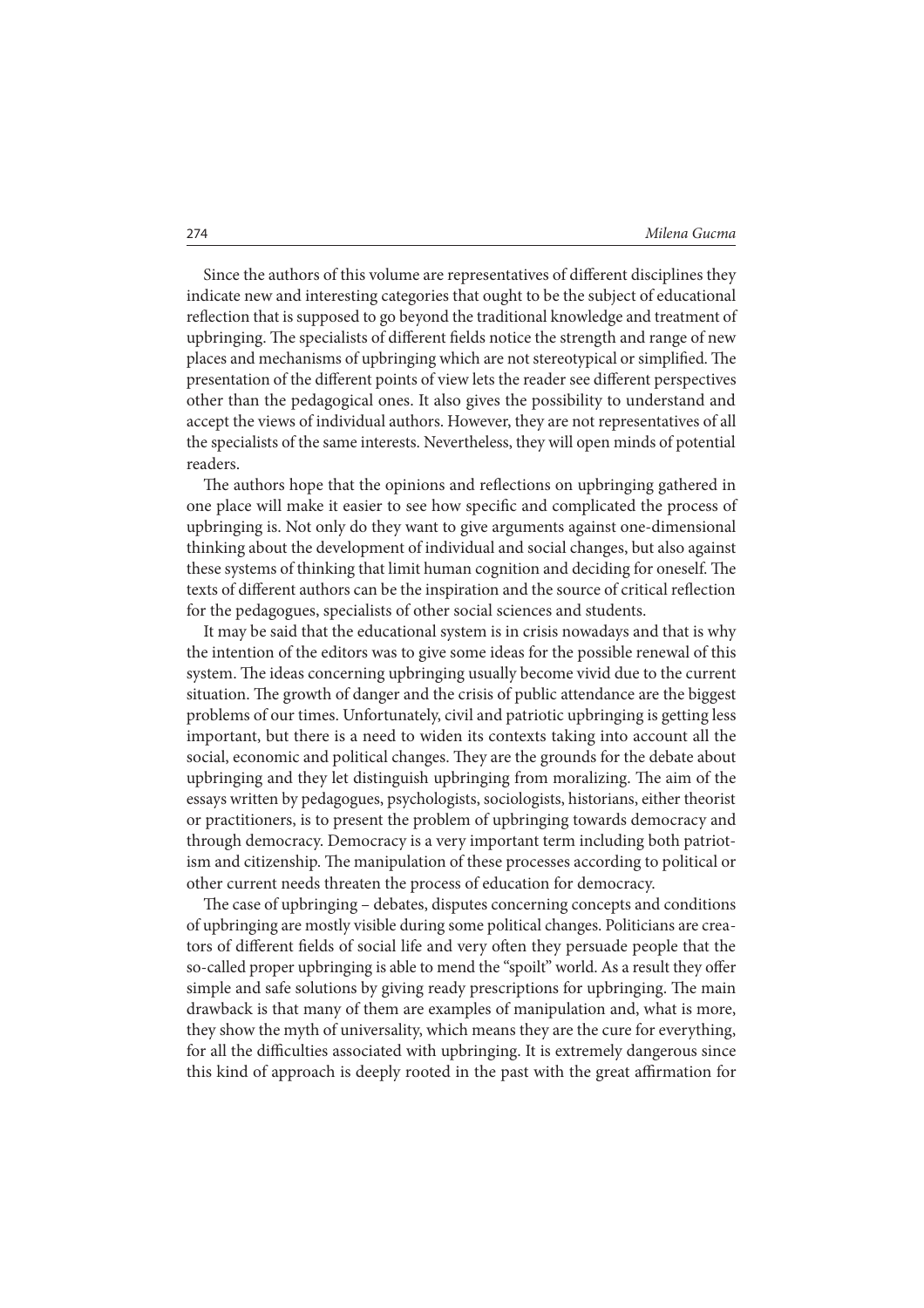what passed a long time ago. In consequence it may only generate new threats. Prof. Henryk Samsonowicz, in his essay About the Danger of Memory Manipulation, has paid a lot of attention to such threats. In his essay Unbearable Load of Complexes. Some Remarks about Patriotic Upbringing with Past Background prof. Marcin Kula claimst hat patriotism is a spontaneous and natural phenomenon. Prof. Krystyna Skarżyńska underlines that there are different kinds of patriotism which she presents in the essay Kinds of Patriotism. Do Personal Experience and Upbringing Differentiate National Attitudes. Prof. Anna Przecławska presents her reflection on how patriotism is understood by young people.

The word citizen is very modern nowadays in the whole world and in all kinds of political systems, a case raised by Prof. Eugenia Potulicka. Further, Prof. Piotr Gliński writes about the necessity of students' participation as far as democracy is concerned. In her essay prof. Maria Dudzikowa describes the development of social capital at school which is not an optimistic case. Prof. Maria Czerepaniak-Walczak gives the motto "Do not think, be obedient" to careful consideration. She noticed that being loyal to this motto, an attitude very present at schools, it is not possible to bring up a brave and responsible citizen. This topic is also continued by Marek Andrzejewski (PhD). Of course they emphasise that school is not the only factor influencing citizenship and upbringing. The media and non-governmental organizations are responsible for that. And these issues are illustrated by Prof. Bogusław Śliwerski and Włodzimierz Paszyński (MA).

Further essays are focused on experiencing democracy at school. They try to answer a question whether it is possible at all. They also show the necessity of equal chances for girls and boys. Thanks to this it may be possible to be proud of one's own achievements and to have respect for oneself. However, these attitudes require changes in our conventional wisdom. Although the educational system has changed, most people still have the same traditional way of thinking – democratic rules at school have not been accepted so far. This situation is presented in detail by Marta Zahorska. In her essay Is Democratic School Possible? Krystyna Starczewska (PhD) as a head teacher indicates difficulties and positive effects of the democratic school in comparison with the authoritarian system. Lucyna Kopciewicz (PhD) develops the case of the equality of rights for both sexes. In her text – Polite Girls and Impolite Boys – she sees the consequences of that kind of treatment for the participation in social life.

Wealth is also the criterion for the social division and democratic way of upbringing. You Have No Money, You Are No One and To Be of Good Birth Means to Be Better Educated, these are essays written by Prof. Elżbieta Tarkowska and Barbara Smolińska-Theiss.